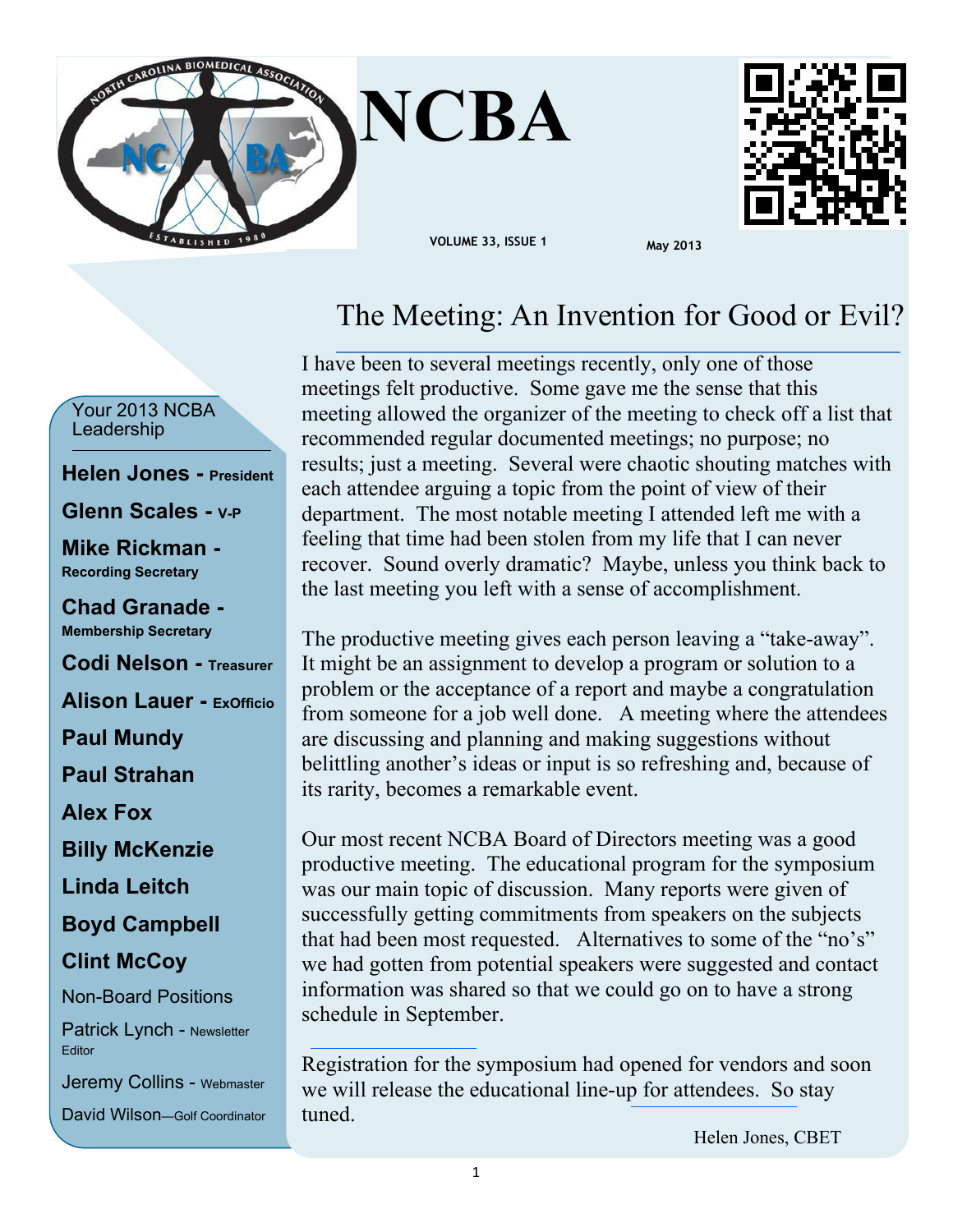## **NCBA Board of Directors**

Minutes - Board Retreat – December 14, 2012

Call to order at 8:43 am

Present: Board Members - Chad Granade, Boyd Campbell, Codi Nelson, Clint McCoy, Pat Lynch, Helen Jones, Glenn Scales, Linda Leitch, Paul Strachan; Guests – Steven Comas, Greg Johnson, Alison Lauer, Helen Jones Absent: Members - Alex Fox, Paul Mundy, Mike Rickman, Tony Bisese; Guest – Jeremy Collins, Dan Harrison, John Shore, John Noblitt,

Membership Report by Chad Granade: 1011 Members – 719 Active – 290 Inactive – 2 pending – Corporate – 231, Individual – 431

Minutes approval – Chad motions to approve October minutes, minutes approved

Website – Wild Apricot- need to cut off for credit card billing to be charged in April. Will ask Jeremy Collins to cancel subscription

Treasurer's report – Codi Nelson - \$53, 181.29 in checking account, Current assets is \$58,972.36. Still need to switch everything from Paul to Codi. SunTrust indicated switch over cannot occur until current President is present with current Treasurer along with minutes indicating election of new treasurer. Helen and Codi to stop at SunTrust this weekend

Committee Appointments

- · Education Glenn Scales will be chair. He is interested in having track chairpersons to have the chair coordinate all classes for that track. Student, Advanced, Admin, IT, Safety, and Imaging tracks. Linda Leitch is interested in being a track chairperson for IT. Clint McCoy would like to be chairperson for the student track. Pat Lynch will be chairperson for imaging track. Chad Granade will chair the admin track. Glenn Scales will be the chairperson for the Safety track. Alex Fox will chair Advanced track.
- · Golf David Wilson is interested in chairing the golf tournament. Dan Harrison is tied up with current job and cannot help this coming year
- · Scholarship John Shore will be chair
- · By-Laws Helen Jones will be chair
- · Shop of the Year Clint McCoy will be chair and Boyd Campbell will assist. Linda Leitch said she can help visit the shops that are nominated
- · Social Networking Mike Rickman and Jeremy Collins will chair
- · Newsletter Pat Lynch will chair

Minutes must be approved before being placed into the newsletter. Minutes to be approved by President before going into the newsletter

AAMI reached out to Helen to see our interest in partnering again this year. Ed Leonardo would like to know if the NCBA is interested in being a contributor to the 2013 AAMI show. AAMI will give discount fee if NCBA will place a small banner ad on website in month of April, email January and April to notify members of discount, and place ½ or ¼ AAMI 2013 ad in newsletter. No financial impact so NCBA will gladly promote the AAMI 2013 Annual conference.

Education Planning

- · Stand Alone Classes
	- $\circ$  GE CIC Class Steve Comas has indicated that WakeMed is interested in hosting if the NCBA can coordinate. Linda Leitch will reach out to GE contacts to see what she can coordinate. Linda can be the instructor, but the hospital must pay the NCBA. Certificate would not come from GE, but NCBA could issue certificates. Linda will see how much a GE trainer would cost. Training would have to occur in 2<sup>nd</sup> quarter of 2013.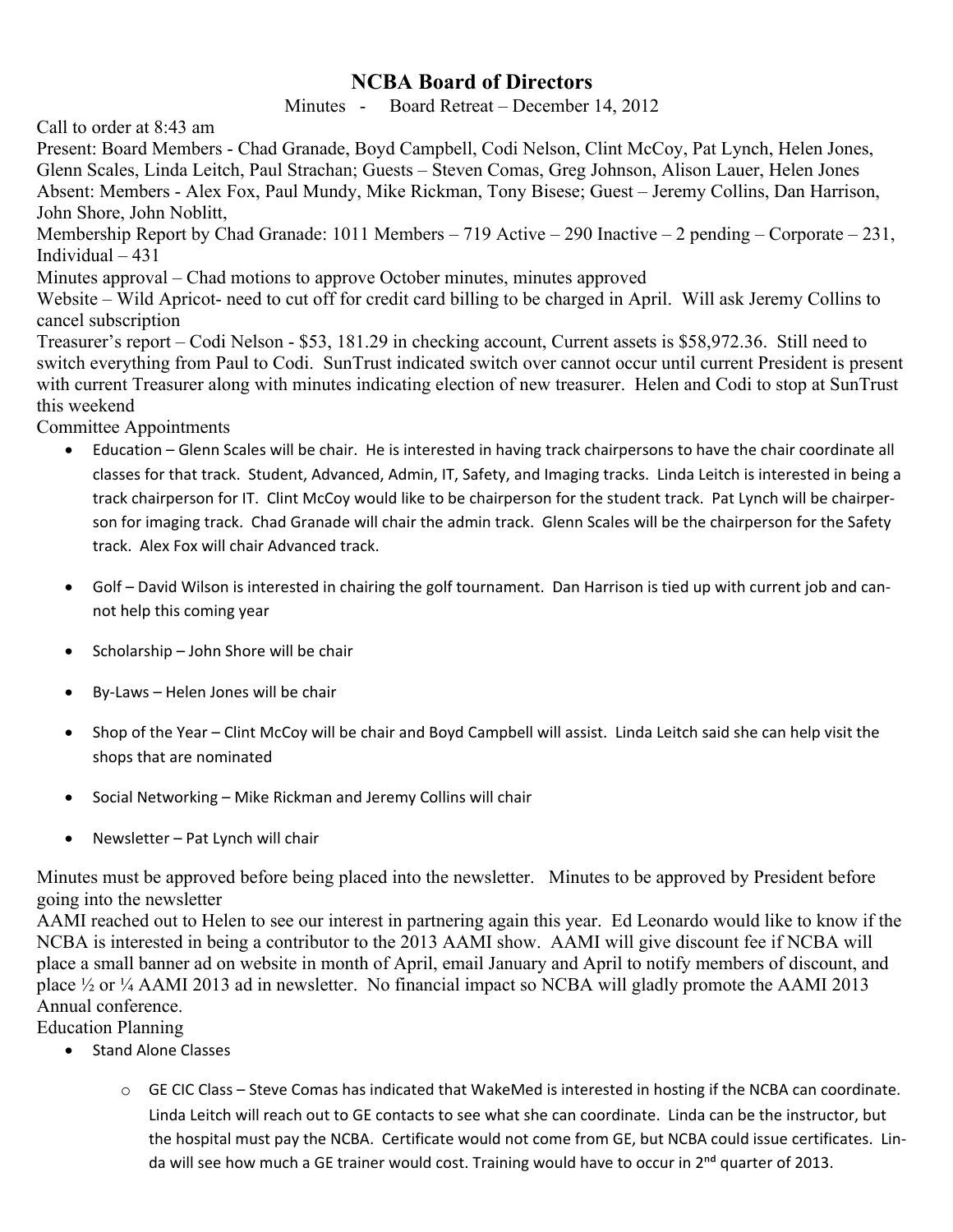- o Incident Investigation ECRI will not offer. Glenn Scales will reach out to his contacts to see if he can find an instructor.
- $\circ$  CBET Review multi-day class. Send free survey to members to see if there is any interest. Pat Lynch and Glenn Scales will work on sending out a Survey Monkey to members
- Symposium 2013
	- o Class Schedule proposed change by Boyd Campbell. Wednesday vendor hall open at 4:30 and hold Pig Pickin' afterwards as the hotel to keep members on-site. Thursday – move morning vendor hall time to afternoon. Hold a casino night or other social event after vendor hall to keep members on-site. Casino night to be held in vendor hall.
	- o Proposal to change business lunch from Thursday to Wednesday. Hold lunch in vendor hall on Thursday from 11:30 to 1:30. Class times on Wednesday from 8-11:30 and 1:30-4. Business Lunch from 11:30-1:30. Vendor opening reception 4:30-7:30, Pig Picking from 7:30-? Class times from 8-11:30, Lunch in the vendor hall from 11:30-1:30. Classes from 1:30-4. Vendor time from 4-7:30, Casino night from 7:30-10.
	- o Boyd suggested Board members will serve drinks during casino night to encourage support. Also have board members go around vendor hall and thank exhibitors.
	- o Paul Strachan will assist Boyd Campbell with vendor coordination.
	- o Vendor contract sent out by end of December. Open preferred vendor registration January 1, 2013 and full open registration by February 1, 2013.
	- $\circ$  Boyd will work on getting sponsorships for items from vendors. Amounts will stay the same.
	- $\circ$  USMS has been emailed to see if they are still interested in sponsoring the Glenn Scales scholarship.
- · Classes
	- o IT
- ß Advanced Networking
- ß Network Troubleshooting
- Network Security
- ß Wireless Troubleshooting Jay Dennis
- **Advanced Excel or Access**
- iPad mobile technologies Corrine Hoisington
- ß RFID
- ß Device integration with EMR
- ß HL7
- PACS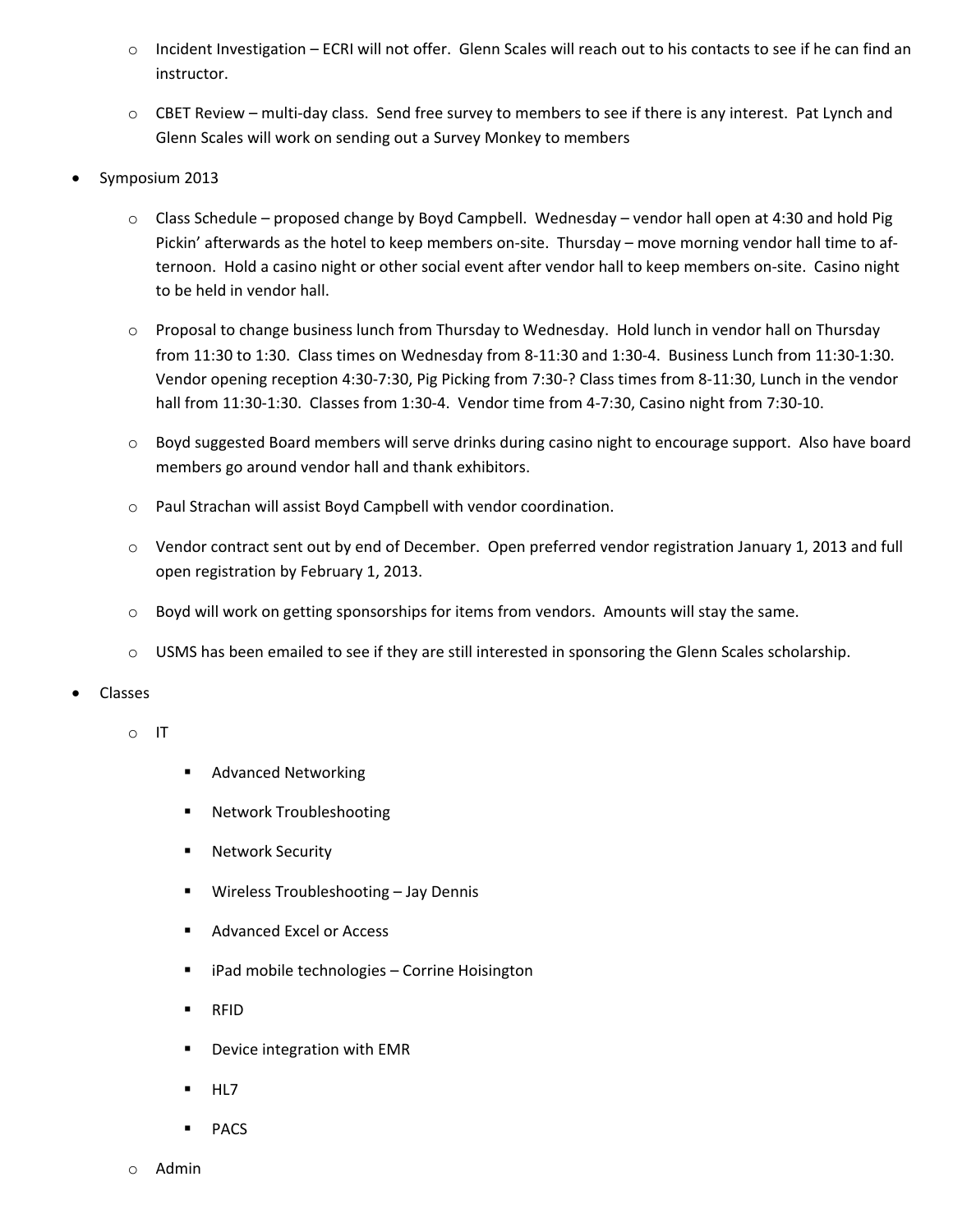- ß CMS updates
- TJC updates
- ß Root Cause Analysis NCSU
- **Failure mode effect analysis (FMEA)**
- **EXEC** Lean Management for Healthcare
- **Incident investigation**
- ß Advancing your career to imaging or IT or Management Pat Lynch
- ß Getting upper management support for business cases
- **B** North Carolina Regulatory regarding medical equipment

#### o Advanced

- Anesthesia First Call
- ß Dialysis Intro Clint knows someone who was a trainer for Fresenius
- Laser Safety Dave Austell from Southeastern Laser
- **EXECOPE Washer Safety**
- **UREB Ventilator Servo I, 840**
- **South Pacific for ventilators**
- Bladder scanners Verathon
- o General Biomed
	- **•** Defib/AED Maybe Physio Control or Philips this year as we did Zoll last year
	- **EXU Testing Conmed with OEM certificates this was at a symposium a couple of years ago**
	- ß Advanced EKG Interpretation
	- Fetal monitors
	- **Respironics BiPap CPap**
	- **•** Pulmonary introduction leading into Respironics class
	- ß BLS Re-Certification
	- **F** Infusion Pump repair and role in drug library
	- **Smith's Medical Medex Medfusion 3500**
	- $\blacksquare$  Balloon pumps specific or broad
- o Imaging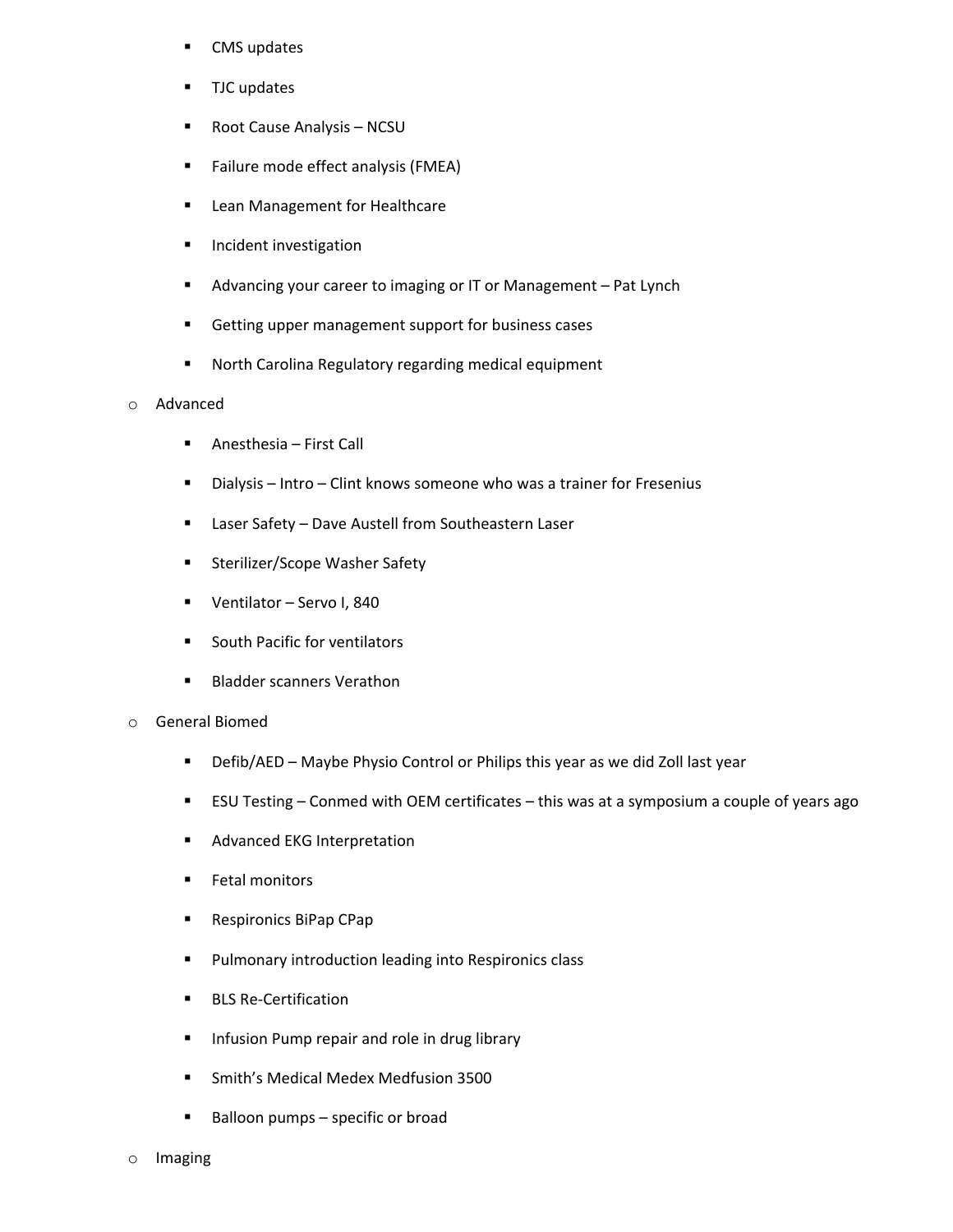- ß Obtaining Software Keys from OEM
- ß Imaging parts solutions
- · Symposium Fees
	- o Linda makes a motion to make a reduction to \$100 for 1 day, \$150 for 2 day, and \$200 for 3 day registration and no vendor hall only…charge \$100 for one day. Glenn second. Motion passes.
- · Financial Planning
	- o Polo shirts for 35<sup>th</sup> anniversary. Steve Comas to get information on the shirts his organization uses.
	- $\circ$  Future goal of continually reducing fees for biomeds and obtain more vendor sponsorships
	- o SunTrust switchover to occur at January Board Meeting
- Future Board Meetings
	- o January 18 @ Novant NLC Kannapolis
	- o February 8 @ Novant NLC Kannapolis
	- o March 8– Conference Call
	- o April 12 @ UNC Chapel Hill
	- o May 10 @ TRC Aramark Charlotte
	- o June 14 Conference Call
	- o July 12 @ Civic Center Caldwell Community College
	- o August 9 @ Embassy Suites
	- o September 6 @ symposium
	- o October 11 @ MedWest Sylva
	- o November 15-16 Retreat @ Inlet Inn Beaufort NC
- **Financial Audit** 
	- o Scheduled for Day 2
- **Action Items** 
	- o Jeremy to cancel Wild Apricot
	- o Refresh member list
	- o Presenter contract to be added to website/registration
	- o Helen will write letter to Wayne Memorial for recognition
	- o Helen will write letters to boss of each board member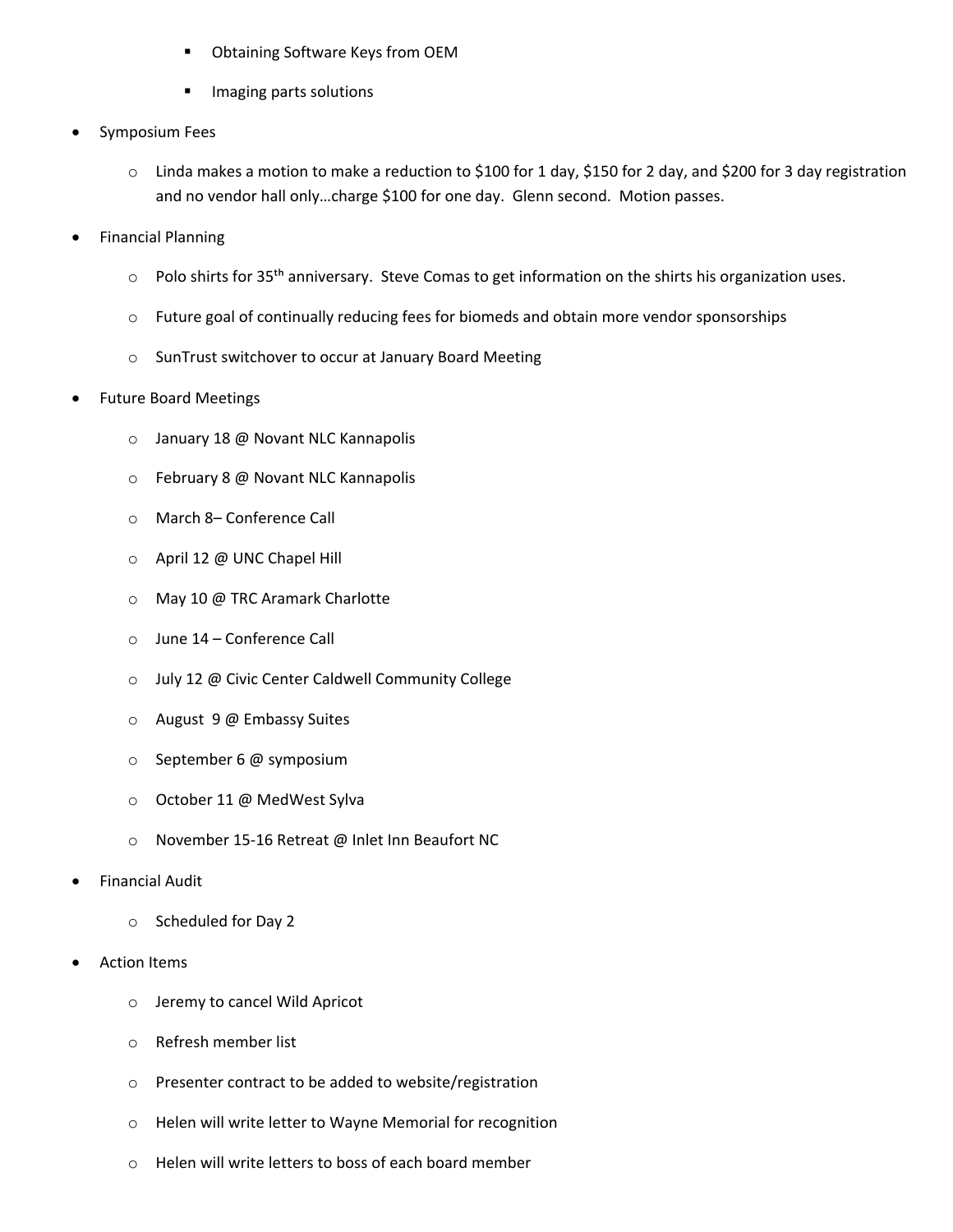- o Let Jeremy know to add BMET wiki to website link
- o Newsletter to be published 30 days after board meeting
- o Pat Lynch to set deadlines for newsletter
- o AAMI participation as a contributor
- o Glenn will do a survey monkey regarding classes to be offered
- o Linda working on what GE can do for stand-alone class
- o Special shirts for board members to promote casino night as well as for easy recognition
- o Boyd will create contract and layout for vendor hall
- o Jeremy to set up RegOnline
- o Boyd to ask Wilson about golf sponsorships
- $\circ$  Steve Comas to research supplier for shirts for 35<sup>th</sup> annual shirts
- Chad to see if Aramark TRC can be reserved to May

### No new business

Chad motions to adjourn. Helen seconds. Meeting adjourns at 4:55pm.

## $\overline{\phantom{a}}$  , and the contract of the contract of the contract of the contract of the contract of the contract of the contract of the contract of the contract of the contract of the contract of the contract of the contrac What's NEXT?

The Nationwide Evaluation of X-ray Trends (NEXT) is a national program that collects data regarding the x-ray exposure that a standard patient receives for selected x-ray examinations. This program is conducted jointly by the Conference of Radiation Control Program Directors, Inc. (www.crcpd.org ), and the FDA Center for devices and Radiological Health (www.cdrh.gov.)

"The object is to get radiation exposures under the NEXT 3<sup>rd</sup> quartile." (CRCPD)

The  $P+^{\otimes}$  Visual Image Comparison X-ray QA Test Phantom uses this data so that you can compare your x-ray systems to the national average, while documenting your image quality and radiation exposure to your patients. (www.x-rayphantom.com)

 $P+<sup>®</sup>$ , the simplest and most effective way to implement or monitor your x-ray equipment QC program. Tell your patients your x-ray exposures are lower than the national average and image quality is checked before the first patient exposure!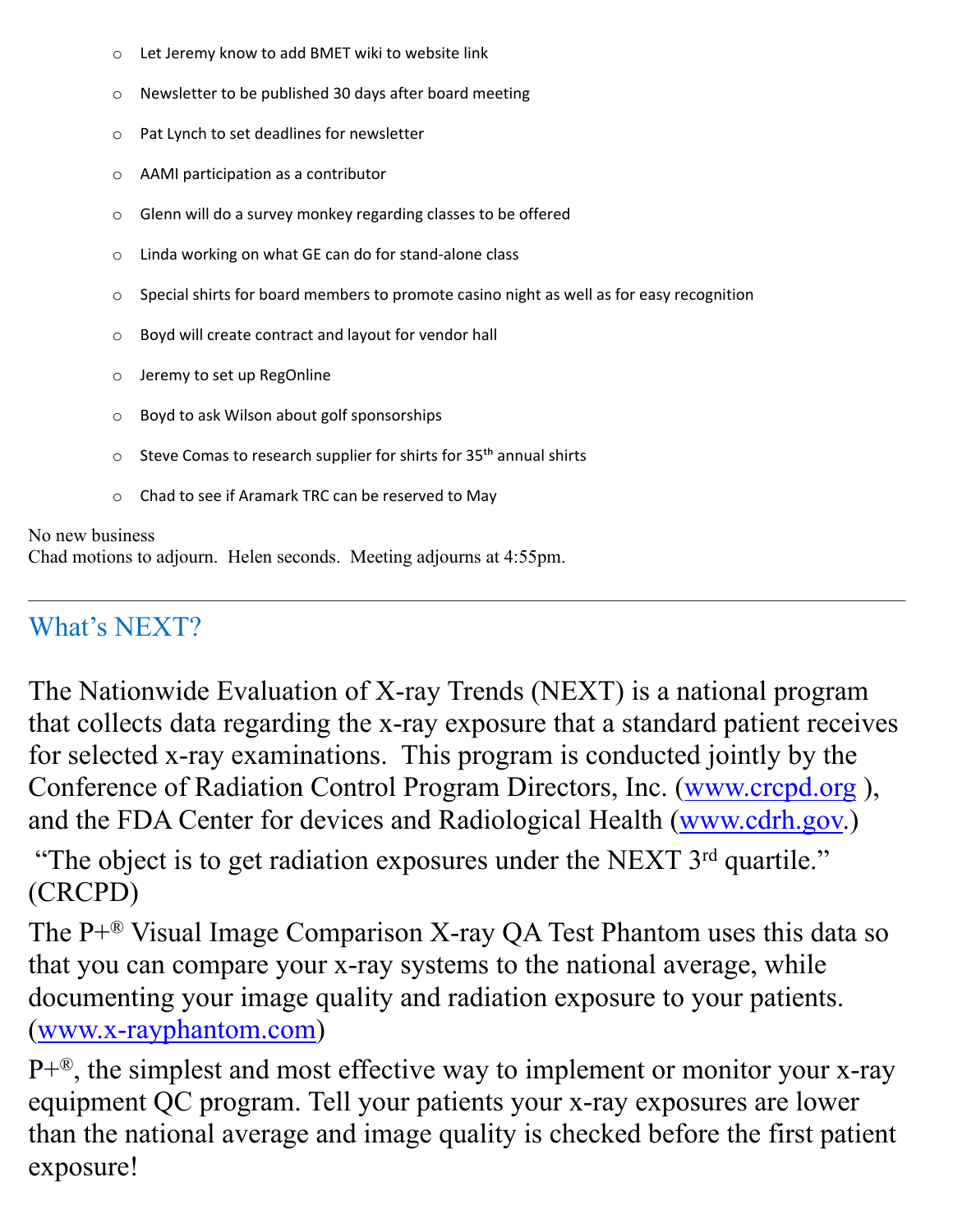

# **North Carolina Biomedical** Association's 35th Annual Symposium

Tuesday, September 03, 2013 - Friday, September 06,

2013

**Embassy Suites Resort & Conference Center** 5400 John Q. Hammons Drive NW Concord, NC 28027 704.455.8200 Email: regcom@ncbiomedassoc.com Banail Us



**Vendor Registration is now open at** www.NCBiomedAssoc.com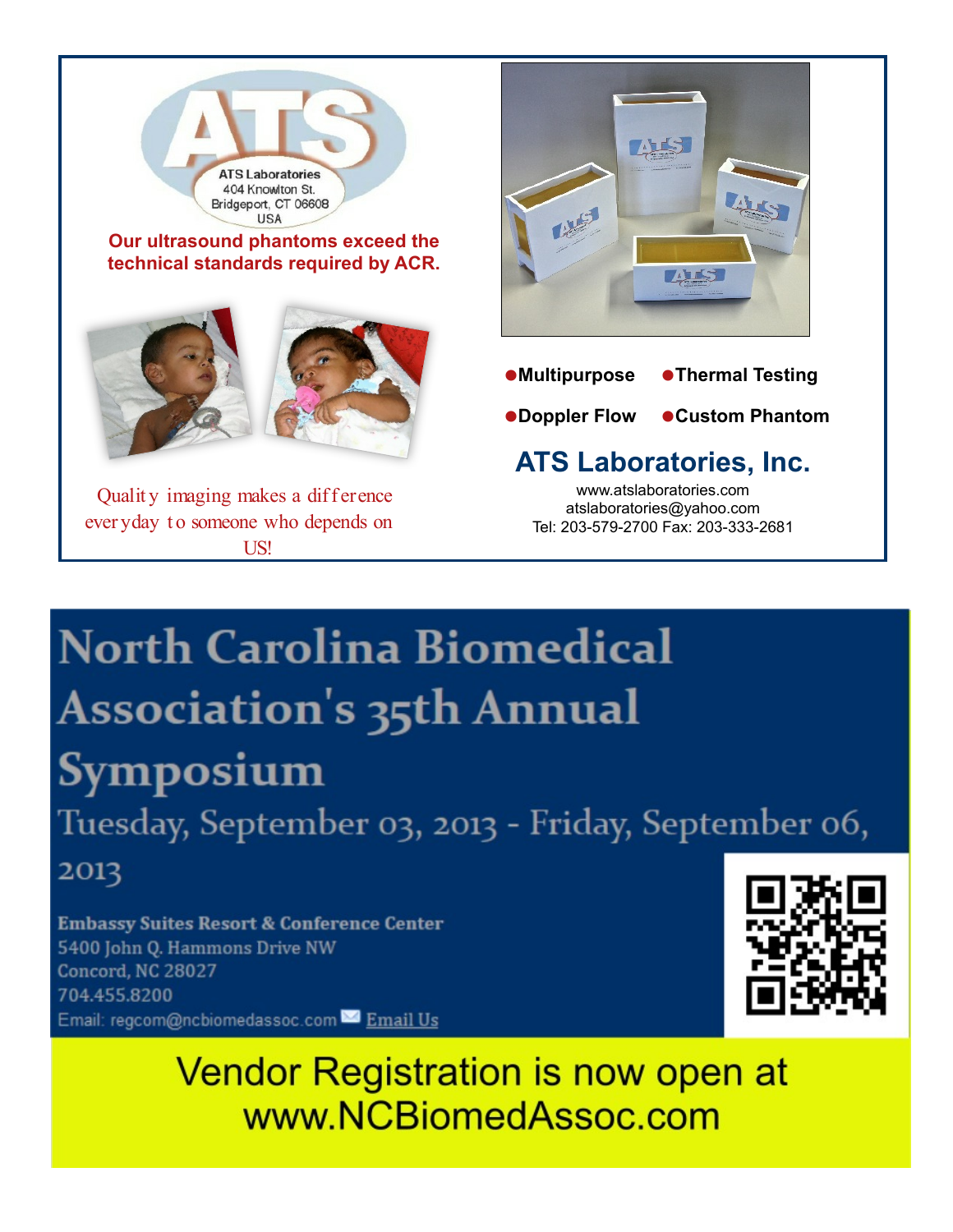## The Kevin Scoggin Shop of the Year **Wayne Memorial Clinical Engineering Shop, Goldsboro, NC**

On December 13, 2012 several members of the NCBA board of directors visited the Wayne Memorial Hospital Clinical Engineering shop to deliver them a fantastic lunch from Adam's Roadside Barbeque in Goldsboro.

Their shop space is quite spiffy and squared away just as you would expect the Shop of the Year to be. Mark Renfroe, the shop manager greeted us and gave us a tour of the space, proudly pointing out the wall shelf that had been constructed for the express purpose of displaying the trophy that was given to the shop at the 2012 symposium in Concord. Mark introduced all the shop members and gave a brief description of their specific areas of responsibility. He also showed us the articles that had been published about this honor in the newspaper as well as in the hospital newsletter. It was a treat for us visitors to enjoy the friendly atmosphere and the sense of camaraderie that exists within that department. We disrupted their well-oiled biomed machine long enough for all of us to stuff ourselves with great food.

I know that Kevin Scoggin, for whom this award is named, would have heartily approved of the event as one that depicts the finest there is about being a biomedical professional in the state of North Carolina.

Helen Jones, CBET

# *NCBA / Kevin Scoggin*

# *Biomedical Shop Recognition Program*

Do you have, or know of a Biomedical Engineering shop worthy of special recognition?••In honor of Kevin Scoggin, the North Carolina Biomedical Association (NCBA) is now accepting nominations for the Kevin Scoggin Biomedical Shop Recognition Program.

If you have or know of a shop deserving of this special recognition named to honor the memory of one of our Honorary Members, Kevin Scoggin, please submit an email about the shop describing why you believe they deserve this special recognition.•••(Self Nominations of your shop are acceptable)

During the NCBA Symposium Business Luncheon, one shop will be indented as the KevinScoggin / NCBA Shop of the Year.••As part of this recognition, the NCBA will sponsor a luncheon for the selected shop and feature them in the newsletter following the Symposium.

The submission form can be found at on the NCBA Website.

Please submit all nominations to bod5@ncbiomedassoc.com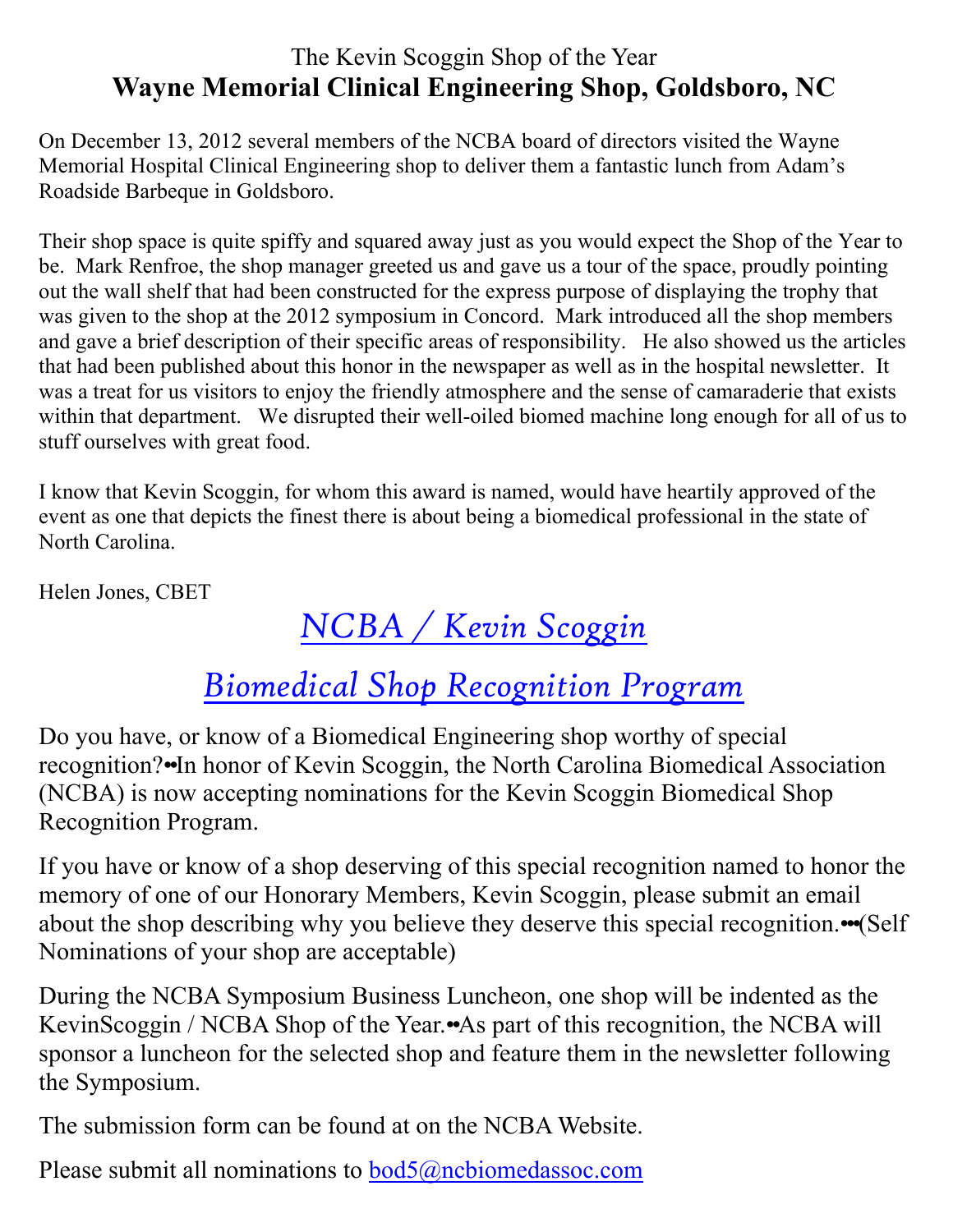## **North Carolina Biomedical Association Balance Sheet**

As of January 9, 2013

|                                                                                                                                         | Total                                 |
|-----------------------------------------------------------------------------------------------------------------------------------------|---------------------------------------|
| <b>ASSETS</b>                                                                                                                           |                                       |
| <b>Current Assets</b>                                                                                                                   |                                       |
| <b>Bank Accounts</b>                                                                                                                    |                                       |
| 1-Suntrust Checking Operating                                                                                                           | 53,087.12                             |
| 2-Suntrust Savings 6729                                                                                                                 | 0.00<br>0.00                          |
| 3-Suntrust Savings 6740<br>Donations (deleted)                                                                                          | 0.00                                  |
| <b>PayPal Account</b>                                                                                                                   | 0.00                                  |
| Petty cash                                                                                                                              | 0.00                                  |
| <b>Total Bank Accounts</b>                                                                                                              |                                       |
| <b>Accounts Receivable</b>                                                                                                              | \$53,087.12                           |
| <b>Grants receivable</b>                                                                                                                | 0.00                                  |
| <b>Total Accounts Receivable</b>                                                                                                        | \$0.00                                |
| Other current assets<br>Suntrust CD 1                                                                                                   | 29.284.08                             |
| Suntrust CD 2                                                                                                                           | 29.688.28                             |
| <b>Undeposited Funds</b>                                                                                                                | 0.00                                  |
| <b>Total Other current assets</b>                                                                                                       | \$58,972.36                           |
| <b>Total Current Assets</b>                                                                                                             | \$112.059.48                          |
| <b>Fixed Assets</b>                                                                                                                     |                                       |
| <b>Accumulated depreciation</b>                                                                                                         | $-4.319.00$                           |
| Furniture, fixtures, & equip                                                                                                            | 5.198.81                              |
| <b>Total Fixed Assets</b>                                                                                                               | \$879.81                              |
| <b>TOTAL ASSETS</b>                                                                                                                     | \$112,939.29                          |
| <b>LIABILITIES AND EQUITY</b><br><b>Liabilities</b><br><b>Current Liabilities</b><br><b>Accounts Payable</b><br><b>Accounts payable</b> | 0.00                                  |
| <b>Total Accounts Payable</b>                                                                                                           | \$0.00                                |
| <b>Total Current Liabilities</b>                                                                                                        | \$0.00                                |
| <b>Total Liabilities</b>                                                                                                                | \$0.00                                |
| Equity<br><b>Retained earnings</b><br><b>Unrestrict (retained earnings)</b><br><b>Net Income</b>                                        | 57.724.91<br>56.349.19<br>$-1.134.81$ |
| <b>Total Equity</b>                                                                                                                     | \$112,939.29                          |
| TOTAL LIABILITIES AND EQUITY                                                                                                            | \$112,939.29                          |
|                                                                                                                                         |                                       |

Wednesday, Jan 09, 2013 12:37:45 PM PST GMT-5 - Cash Basis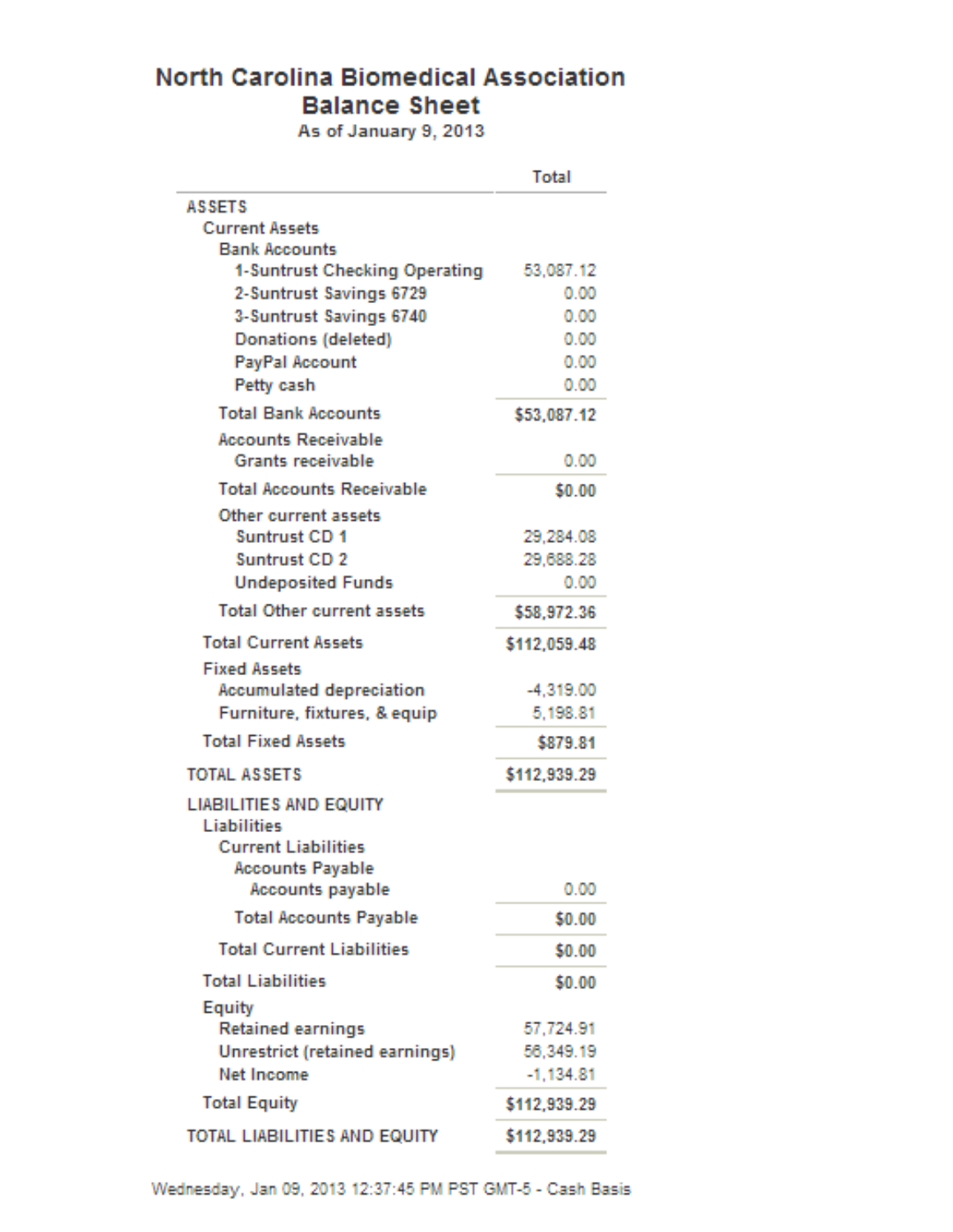# **Your Unexpected Biomed Task: Salesperson**

Every year at budget time I have my list of wants and the facility's list of musthaves. In addition these items come chained to the reality of limited financial resources. I know I am not alone and that every one of you from an entry level technician to a seasoned biomedical veteran struggles with the same conundrum.

How do I convince the "powers that be" that I need certain things for myself and for the people who work with me in order to get the job done? I need test equipment. (I can justify that with a comparison of the cost of a service contract and in-house charges.) I need people who know how to use the test equipment. (I can justify that with an accurate inventory and the maintenance requirements that are cited by the manufacturer.) I need training for the people who use the test equipment in order to provide the facility with the service they expect and need. (That can be a little harder to sell to the bean counters.) I need to sell my superiors on the possibility of localized training. I need to have the ultimate powers of persuasion.

I need the negotiating skills of a master. They didn't have any classes in technical school to prepare me for this! After the budget dust has settled I am left looking to the NCBA for training opportunities. It's close to home (no airfare), it's got a built-in discount for members, it's got one-stop shopping for the latest equipment at the trade show, and it's got unlimited possibilities for networking with peers. I can sell this idea to the decision makers. I have the NCBA board working on this for me. They will deliver a quality symposium that will sell itself.

The NCBA board of directors had our annual retreat and brainstorming session in January. We discussed the requests that you had made at the end of the symposium last year and the ideas we had for how to deliver some quality training to you at the next symposium. We made up our list of training requests and we divided the list up among the board members to see how many of our dreams could be realized with sessions at the symposium in September 2013. Stay tuned to this newsletter and others to come to watch our progress.

Helen H. Jones, CBET President, NCBA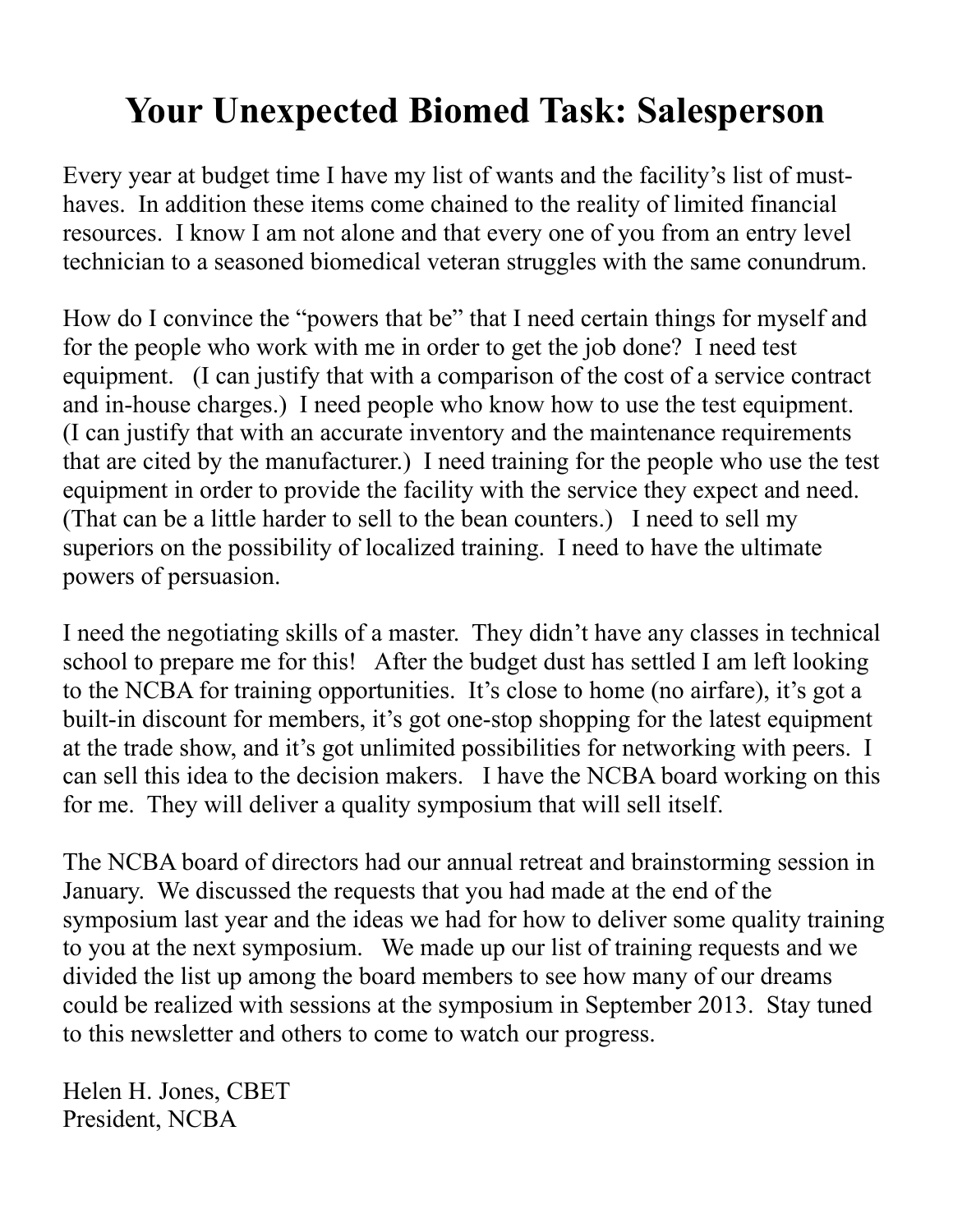# **North Carolina Biomedical Association's 35th Annual** Symposium

Tuesday, September 03, 2013 - Friday, September 06,

2013

**Embassy Suites Resort & Conference Center** 5400 John Q. Hammons Drive NW Concord, NC 28027 704.455.8200 Email: regcom@ncbiomedassoc.com<sup>N2</sup> Email Us



Vendor Registration is now open at www.NCBiomedAssoc.com

# **NCBA & GE Healthcare Technical Service** Class

B650 & B850 Patient Monitors.

We hope to be able to give NCBA member a training opportunity close to home and avoid the travel charges.

When: June 3rd - 6th, 2013 8-5<sub>pm</sub>

Host Site: Wake Med- Cary, NC Tuition cost: \$4,250 per person Email: Linda.Leitch@ge.com (Pre-Purchased tuition credits accepted)





Registration will be on a first come first serve basis and registrations lower that 8 will result in a class cancellation!